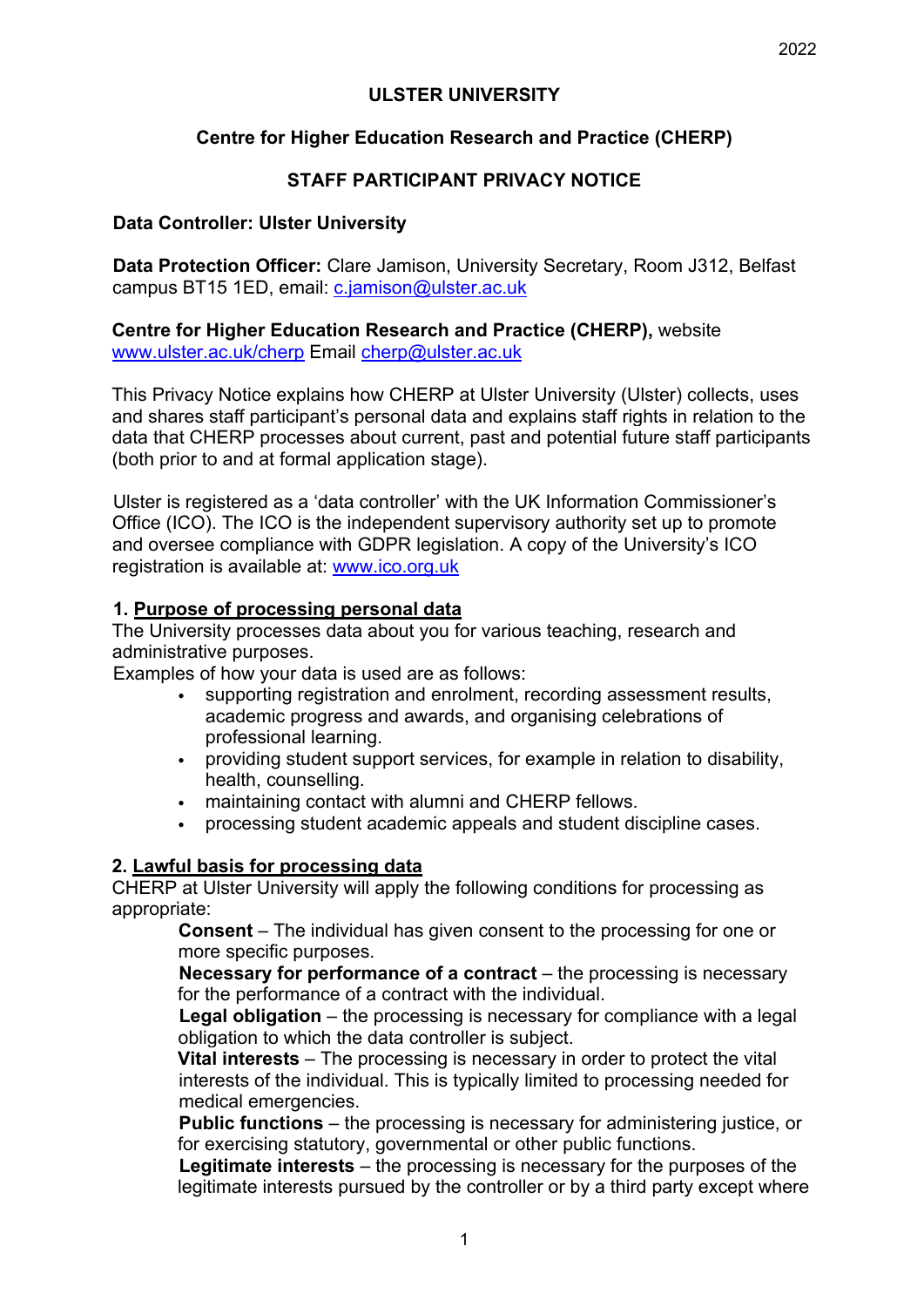such interests are overridden by the interests or fundamental rights and freedoms of the data subject.

Controllers are required to undertake a legitimate interest test which involves a careful assessment of the processing to ensure it properly balances the interest of the controller against any possible intrusion to the individual's privacy.

### **3. How we collect your data**

Personal data is normally collected during the admissions process, updated by you during enrolment (award-bearing courses) and added to by staff during the academic year.

### **3.1 What we ask**

**Award bearing courses (PgCHEP/MEd/FST)** require the following for Banner/registration purposes:

- Name
- Home address
- Staff/student number
- Faculty/Directorate
- School/Department
- Position
- Date of Birth
- Email address
- Contact Number
- Entry Requirements

You have access through the Portal to Student Self-Service where you can view some of the data held on you. You have a responsibility to check the accuracy of the data and to inform the University immediately of any errors or omissions.

# **Other professional learning courses/webinars/events or professional**

**recognition schemes** require the following for registration purposes:

- Name
- Staff number (e or a number) or student number (b number)
- Faculty/Directorate
- School/Department
- Position
- Email address
- Contact Number

### **3.2 Where we store it**

- Information is stored on the CHERP SharePoint site/Microsoft Forms, which can only be accessed by CHERP team members.
- Home address and date of birth are a mandatory requirement for **Award bearing courses (PgCHEP/MEd/FST)** and are entered onto Banner by Registry and/or Employability Business Services Unit. We provide these two departments with these details
- Any personal details held by CHERP are never shared outside of CHERP when information requests are received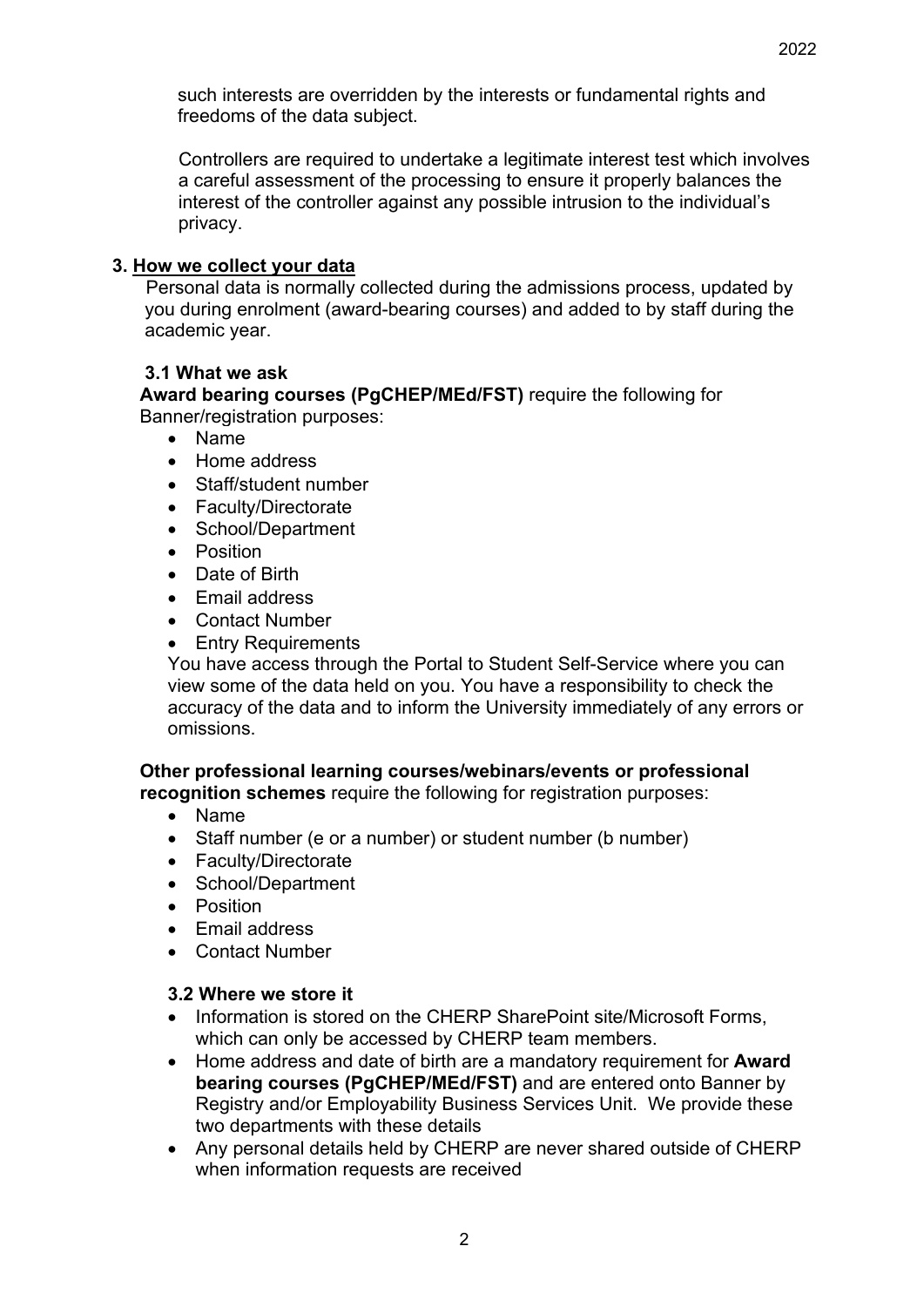## **3.3 University Training Records**

Students (members of staff) who have completed CHERP programmes<sup>i</sup> will have their achievement/s added to the University training database by CHERP admin staff. This information will be accessible to the student through the Employee Self Service Portal/training. The information stored is the course name, date of course, name/staff number and qualification achieved i.e. Fellowship of the Higher Education Academy. No personal data is stored in the training area of this database.

## **4. How long does the University/CHERP hold your data?**

The University's Retention and Disposal Schedules includes guidance on retention and disposal periods. A copy of the Schedule is available at: https://www.ulster.ac.uk/ data/assets/pdf\_file/0010/687124/Records-Management-Policy-1.0.pdf

### **5. Categories of personal data processed by CHERP**

#### Health Information

Information on your health may be required for one or more of the following purposes:

- as supporting evidence where you have been prevented from submitting coursework.
- to provide information about any disabilities you have and to allow CHERP to provide related additional requirements.

#### Published Data

The details of your academic award and its classification are regarded as public information (but not information on those that have failed).

Names of staff participants who have successfully completed their course or other professional learning/recognition processes are published in CHERP's annual 'Celebration of Professional Learning and Recognition Yearbook' which is accessible on CHERP's website, https://www.ulster.ac.uk/cherp.

#### Partner Institutions

If you are a staff participant of a Partner Institution and engaging in our **Induction Course for Recognised University Teachers\***, CHERP holds data on you. The data is held to record your academic progress and to provide you with an award certificate on completion of your course.

The data is not transferred to any other individuals or organisations other than the institution at which you are registered.

#### Photographs

CHERP may commission photography on campus or at specific events, such as award ceremonies, for use in published promotional material.

#### Computer Use

The University uses Google Analytics software to collect information about how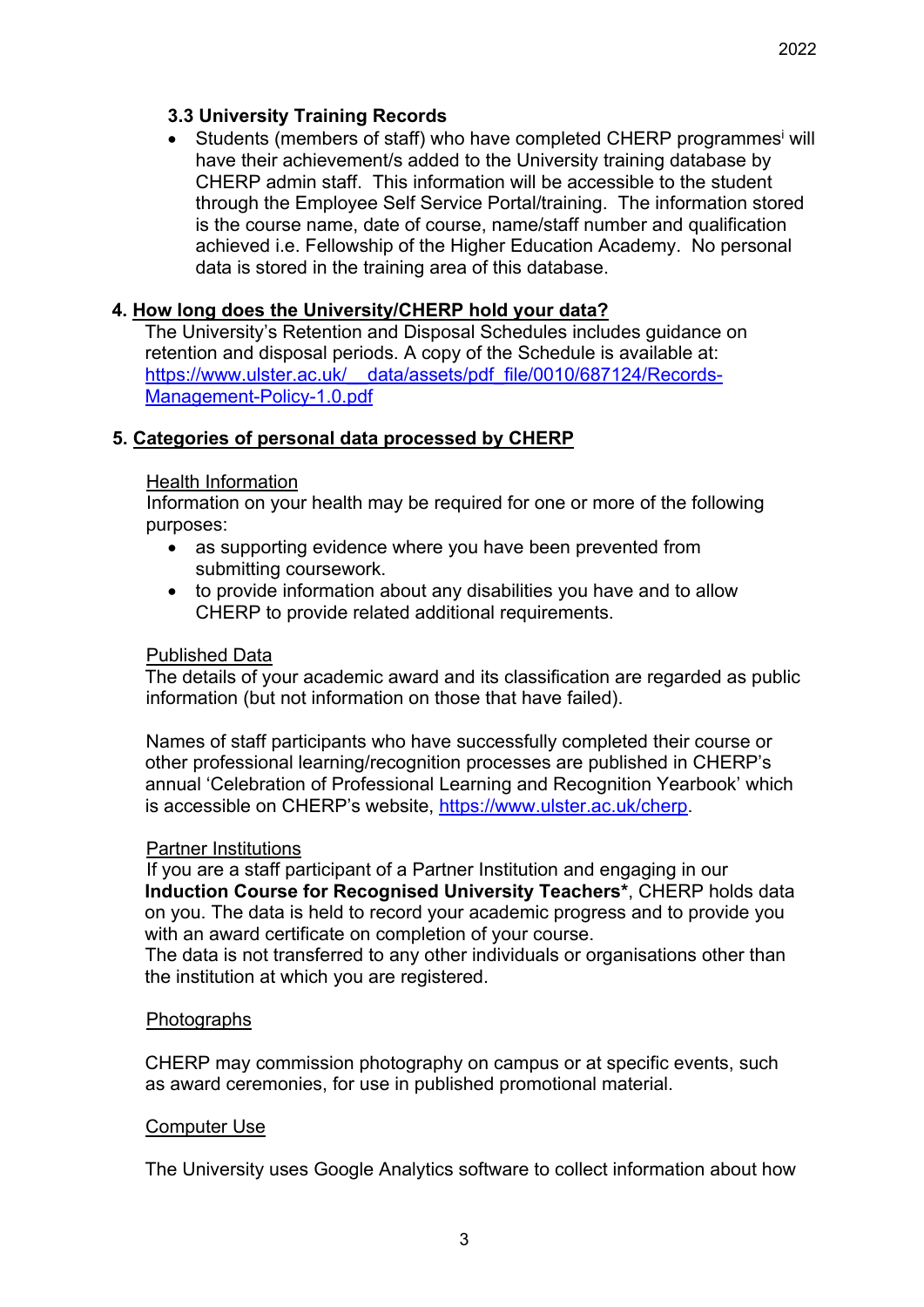you use the website ulster.ac.uk. CHERP may also use this software to collect information about how its website is used to help make sure the site is meeting the needs of its users and to help us make improvements.

## **6. Who do we share your data with?**

## **Disclosures to Third Parties**

- (i) External examiners and assessors
- (ii) Professional Bodies

Staff participants on Courses or Schemes Leading to Professional Recognition - CHERP will pass your data to professional bodies to enable you to be registered with such bodies and in order for you to access your professional recognition certificate.

• **Advance HE -** you should be aware that at the successful outcome of your fellowship application, through ENHANCE, the Post-graduate Certificate in Higher Education or First Steps to Teaching, personal data including your name and email address will be supplied to Advance HE. This is in order to trigger your fellowship registration and certificate being recorded on their My AdvanceHE database https://my.advance-he.ac.uk/

Advance HE will make use of this data in the course of providing their Accreditation Services and potentially in any reviews they might carry out of our accredited provision. When you submit your portfolio or coursework you are confirming you agree to this data sharing.

- **Association for Learning Technology (ALT)** data on those seeking CMALT is passed to the Association for Learning Technology in order to register participants on their professional development pathway.
- In addition, data on those requesting access to Ulster University's **Mentimeter** and **Nearpod** licences is passed to the supplier in order to register participants with a user account.
- (iii) Reports to University departments/committees and Requests by other staff at Ulster for names of colleagues who have completed professional learning with CHERP
	- Information is shared with People and Culture for staff records e.g., editing of staff fellowship data. In addition, CHERP uses staff database records for annual reporting on fellowship for faculties/LTC/ Council and Senate. Increasingly this may need us to access EDI information held by P&C. This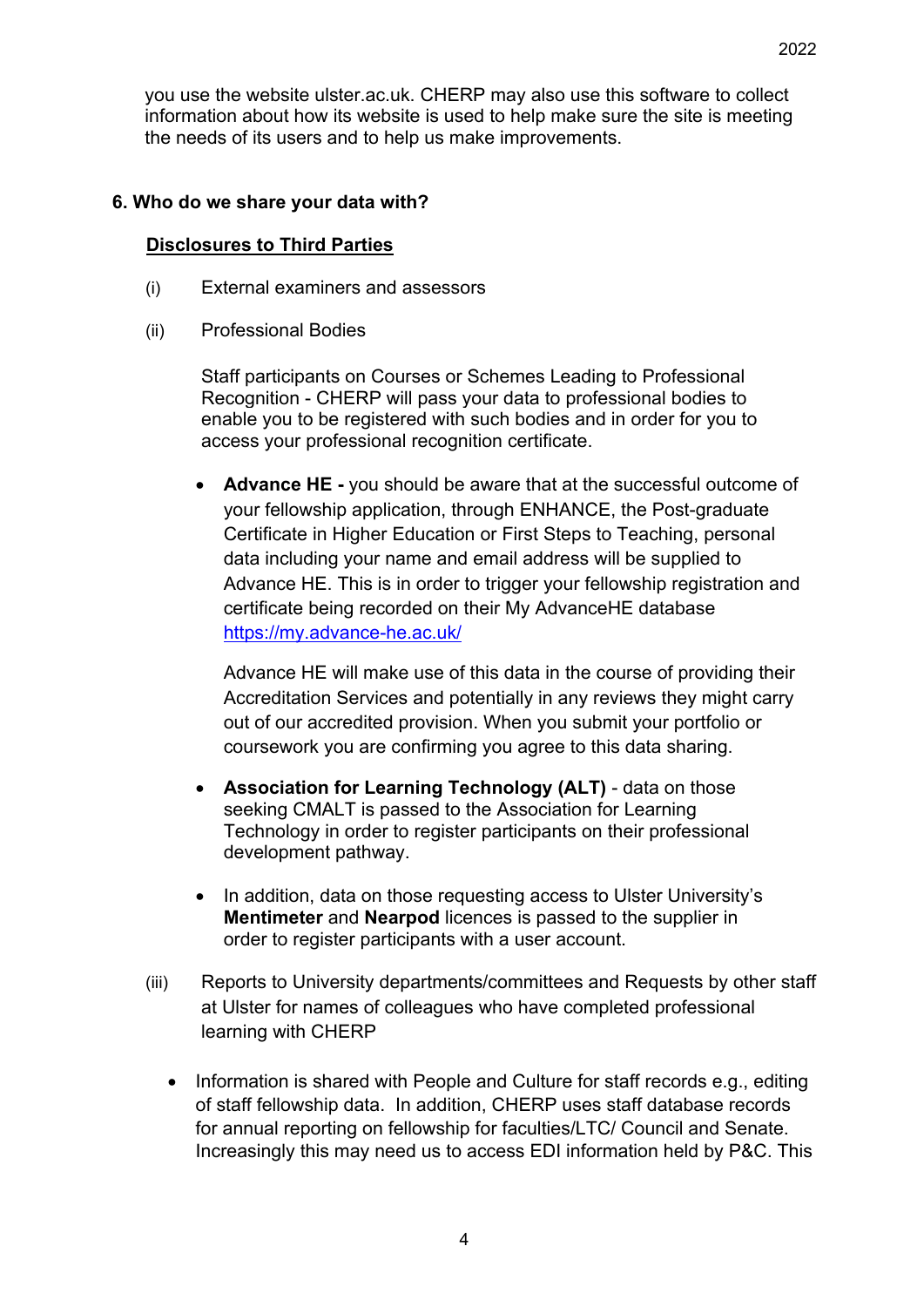reporting is statistical but Heads of Schools and Faculties are provided with staff lists with their fellowship status.

- CHERP receives requests from different categories of staff including Executive Deans/Heads of Schools/ATHENA Swan colleagues/School Officers/ Academic Excellence Executive Assistants asking for confirmation of professional learning undertaken by their staff e.g., HEA status, completion of PgCHEP for probation purposes etc.
- CHERP can provide this information via the reporting tool linked to the University's training database. Reports can be tweaked to suit each request however templates are available i.e. individual report by staff number, particular course completions, particular schools/faculties training records, training between specified dates etc.
- (iv) CHERP's annual 'Celebration of Professional Learning and Recognition Yearbook'

Names of staff participants who have successfully completed their course or other professional learning/recognition processes are published in CHERP's annual 'Celebration of Professional Learning and Recognition Yearbook' which is accessible on CHERP's website, https://www.ulster.ac.uk/cherp.

## **Photography and video**

CHERP occasionally takes photographs and videos of staff at events and in various university settings to capture and showcase professional learning activities. These images and video clips can be shared both internally and externally, across a range of channels and media including the University's website, course materials and other marketing materials.

We aim to inform all staff involved in photography or filming and obtain the appropriate consents, where possible and practical to do so. Where this is not feasible, for example at large gatherings and events, or unless you have explicitly requested otherwise, we will assume that you have given your permission to be involved in image or video capture and for its subsequent use in any print or online promotional materials.

# **7. Your rights as a Data Subject**

As a CHERP data subject you have the right to:

- access and obtain a copy of your data on request.
- require CHERP to change incorrect or incomplete data.
- require CHERP to delete or stop processing your data, for example where the data is no longer necessary for the purposes of processing;
- object to the processing of your data where CHERP is relying on its legitimate interests as the legal ground for processing; and
- ask CHERP to stop processing data for a period if data is inaccurate or there is a dispute about whether or not your interests override CHERP's legitimate grounds for processing data.